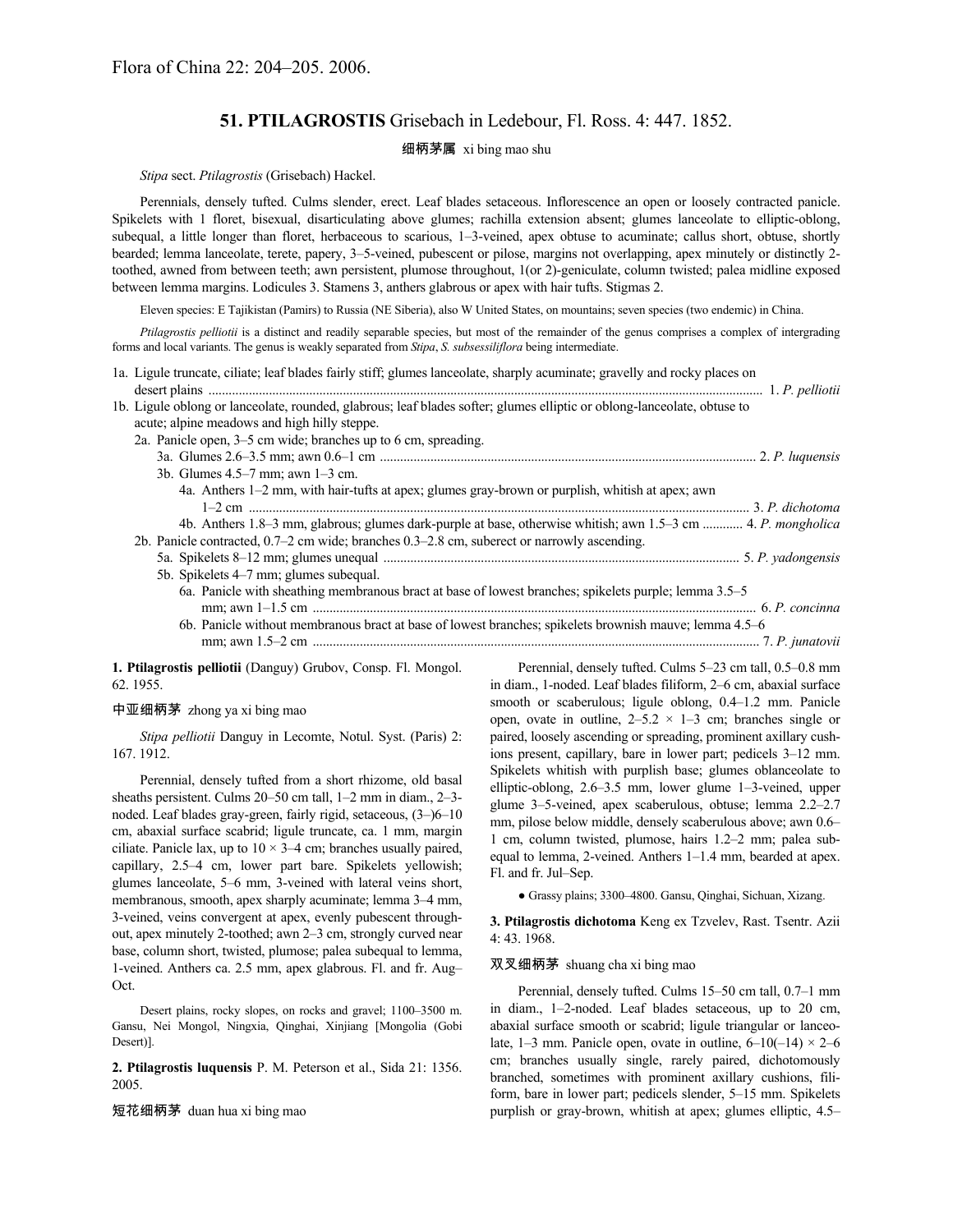6.5 mm, 3-veined, apex usually smooth, obtuse to acute; lemma 3.6–5.2 mm, pilose below middle, scabrid or minutely pubescent above; awn 1–2 cm, column twisted, plumose, hairs 1.2–3 mm below bend, shorter above; palea equal to lemma, 2-veined. Anthers 1–2 mm, bearded at apex. Fl. and fr. Jul–Sep.

Alpine meadows, grassy mountain slopes, forests, under shrubs; 3000–4800 m. Gansu, Nei Mongol, Qinghai, Shaanxi, Sichuan, Xizang, Yunnan [Bhutan, N India, Nepal].

Specimens from the southern slope of the Himalayas usually have smooth leaf blades, but those from further north generally have scabrid blades. An exceptionally tall specimen with small spikelets (3.2–4 mm) and very scabrid panicle branches, collected at 2800 m in Qinghai (Nanshan), has been separated as *Ptilagrostis dichotoma* var. *roshevitsiana* Tzvelev (Rast. Tsentr. Azii 4: 43. 1968). It seems likely that this will prove to be a different species when more material is available.

*Ptilagrostis dichotoma* is very indistinctly separable from *P. mongholica*, and specimens from the Himalayas have been identified as the latter. However, the presence of shorter, bearded anthers does seem to be correlated with a slightly different smaller habit and shorter awns. *Ptilagrostis dichotoma* is also very close to *P. concinna*, but it lacks the sheathing, membranous bract at the base of the panicle characteristic of that species.

**4. Ptilagrostis mongholica** (TurczaninowexTrinius) Grisebach in Ledebour, Fl. Ross. 4: 447. 1852 ["1853"].

#### 细柄茅 xi bing mao

*Stipa mongholica* Turczaninow ex Trinius, Mém. Acad. Imp. Sci. Saint-Pétersbourg, Sér. 6, Sci. Math., Seconde Pt. Sci. Nat. 4, 2(1): 42. 1836; *Ptilagrostis tibetica* (Mez) Tzvelev; *Stipa tibetica* Mez.

Perennial, densely tufted. Culms 30–60 cm tall, 1–1.5 mm in diam., usually 2-noded. Leaf blades setaceous, up to 20 cm, abaxial surface scabrid; ligule obtuse, 1–3 mm. Panicle open, ovate in outline,  $12-17 \times 6-9$  cm; branches single or paired, with prominent axillary cushions, widely spreading, capillary, lower part bare, pedicels long, capillary. Spikelets dark-purple or grayish at base, whitish scarious above; glumes elliptic-oblong, 4.5–6(–7) mm, 3–5-veined, apex scabrid, obtuse to acute; lemma 4–6 mm, pilose below middle, scabrid above; awn 1.5–3 cm, weakly geniculate, column slightly flexuous, plumose, hairs 1.2–1.5 mm; palea equal to lemma, 2-veined. Anthers 1.8–3 mm, glabrous at apex. Fl. and fr. Jul–Aug.

Alpine steppes; 2000–4600 m. Gansu, Hebei, Heilongjiang, Jilin, Liaoning, Nei Mongol, Qinghai, Shaanxi, Shanxi, Sichuan, Xinjiang, Yunnan [Bhutan, Kashmir, Mongolia, Nepal, Russia].

**5. Ptilagrostis yadongensis** P. C. Keng & J. S. Tang, J. S. W. Agric. Coll. 1985(4): 44. 1985.

#### 大穗细柄茅 da sui xi bing mao

*Ptilagrostis macrospicula* L. B. Cai.

Perennial, forming small dense tussocks. Culms 8–18 cm tall, ca. 0.8 mm in diam., 1–2-noded. Leaf blades setaceous, 2– 10 cm, abaxial surface glabrous; ligule lanceolate, 2.5–6 mm, denticulate. Panicle contracted,  $4-8 \times 0.7-1$  cm, lowermost branches subtended by 2 ca. 5 mm membranous bracts; lower branches paired, 0.3–2.8 cm, suberect, spikelets few. Spikelets brownish or purplish; glumes lanceolate, unequal, lower glume 8.5–12.5 mm, 3-veined, upper glume 8–9.5 mm, 1-veined, apex acute; lemma 5.5–8 mm, glabrous in middle part, gradually pubescent toward base and apex, apex 2-toothed; awn 14–16 mm, 1-geniculate, plumose below bend with ca. 1.5 mm hairs, pubescent above with ca. 0.4 mm hairs; palea shorter than lemma by 0.5–1.5 mm, 2-veined. Anthers 1.9–2.5 mm, glabrous at apex. Fr. Sep.

● Meadows on mountainsides; ca. 4000 m. Xizang.

**6. Ptilagrostis concinna** (J. D. Hooker) Roshevitz in Komarov, Fl. URSS 2: 75. 1934.

## 太白细柄茅 tai bai xi bing mao

*Stipa concinna* J. D. Hooker, Fl. Brit. India 7: 230. 1896 ["1897"].

Perennial, densely tufted, old basal sheaths forming tight clusters. Culms 10–30 cm tall, 0.6–1 mm in diam., 2-noded. Leaf blades setaceous, 5–15 cm, abaxial surface smooth; ligule obtuse, 0.5–2 mm. Panicle contracted,  $2-5 \times 1-2$  cm, lowest branches enclosed by a sheathing lanceolate membranous bract, smaller bracts present at base of some upper branches; branches usually paired, 1–2 cm, suberect, spikelets few. Spikelets dark purple or purplish red with white scarious apices; glumes elliptic, 4–6.3 mm, lower glume 1-veined, upper glume 3-veined, apex smooth, acute; lemma 3.5–5 mm, pilose below middle, scabrid above, apex 2-toothed, teeth 0.3–0.5 mm; awn 1–1.5 cm, plumose, hairs 1–1.5 mm, shorter toward apex, column loosely twisted; palea subequal to lemma, 2-veined. Anthers 1.5–2.2 mm, bearded at apex. Fl. and fr. Jul–Sep.

Alpine meadows, moist grassy places, under shrubs, swampy places, *Kobresia* moors; 3700–5400 m. Gansu, Qinghai, Shaanxi, Sichuan, Xinjiang, Xizang, Yunnan [India (Sikkim), Kashmir, Kyrgyzstan (Tien Shan), Tajikistan (Pamirs)].

**7. Ptilagrostis junatovii** Grubov, Bot. Mater. Gerb. Bot. Inst. Komarova Akad. Nauk SSSR 17: 3. 1955.

# 窄穗细柄茅 zhai sui xi bing mao

Perennial, tufted. Culms erect, 15–30 cm tall, ca. 1 mm in diam., 2-noded. Leaf blades setaceous, involute, 5–15 cm, abaxial surface smooth, prominently veined; ligule obtuse, 0.5–2 mm. Panicle contracted,  $4-8(-10) \times 1-1.5$  cm, lowest branches without sheathing membranous bract; branches usually paired. Spikelets brownish mauve, usually purplish at base; glumes elliptic, (5–)6–7 mm, 3-veined, apex scabrid; lemma 4.5–6 mm, pilose below middle, shortly pubescent above, apex 2-toothed; awn  $(1-)1.5-1.7$  cm, geniculate in a right angle, hairs longer on column, fewer toward apex; palea slightly shorter than lemma, 2-veined. Anthers ca. 1.2 mm, bearded at apex. Fl. and fr. Jul–Sep.

Alpine meadows, grassy mountain slopes, floodlands, forests, under shrubs; 3200–4500 m. Xinjiang, Xizang [Kazakhstan, Mongolia, Russia].

This species is very close to *Ptilagrostis concinna*, but lacks a sheathing bract at the base of the panicle.